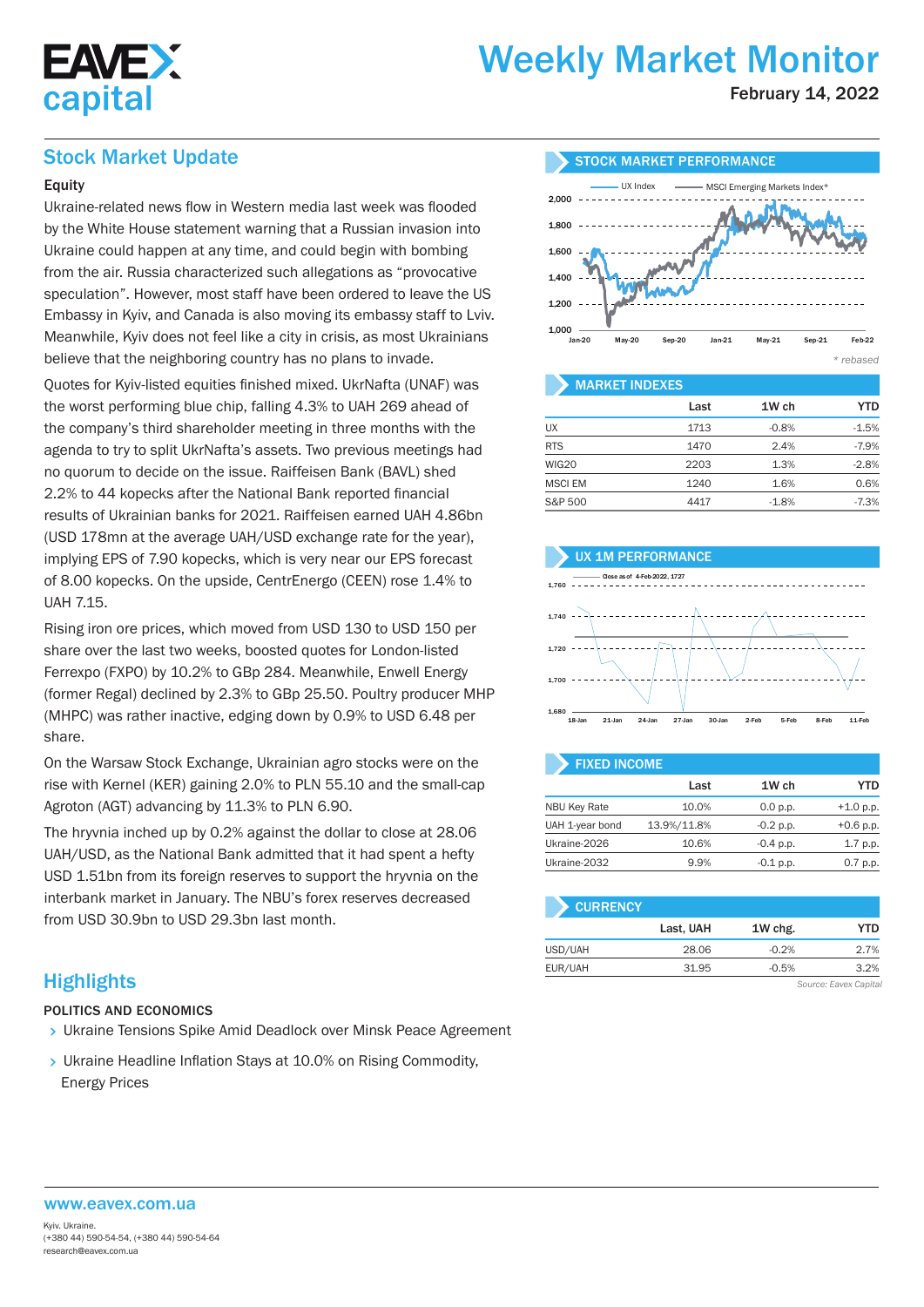

February 14, 2022

#### Ukraine Tensions Spike Amid Deadlock over Minsk Peace Agreement

by Will Ritter w.ritter@eavex.com.ua

#### NEWS

Tensions regarding the Russian military buildup around Ukraine rose sharply on Thursday (Feb 10) after a meeting in Berlin of the so-called "Normandy 4" format to discuss ways to resolve the Donbass conflict in Eastern Ukraine. The format consists of Ukraine and Russia plus Germany and France. Russia used the meeting to demand that Ukraine implement the 2015 Minsk peace agreement, the crucial tenet of which is for the currently occupied Donbass territories to receive special autonomous status within Ukraine. For the last 6 years, Kyiv has refused to take the steps outlined in the Minsk deal unless Russia first withdraws its military forces from the territories. Despite being pressed by Germany and France to offer some compromise, the Ukrainian delegation led by presidential administration chief Andrey Yermak refused, and the meeting ended with no results after 9 hours of talks. On Friday morning (Feb 11), major Western media outlets began reporting US assessments that a large-scale Russian attack against Ukraine could occur within days, and the US and several other Western countries pulled their diplomatic staff out of Kyiv, in some cases moving them to the far west of the country. On Saturday (Feb 12), US President Biden spoke by telephone with Russian President Putin to emphasize the costs to Russia of a new attack on Ukraine, and Biden then spoke with Zelenskiy on Sunday (Feb 13) to reiterate US support for Kyiv. In recent days, the governments of France, Britain and Germany have also made strong statements backing Ukraine, and new German Chancellor Olaf Scholz is due in Kyiv today (Feb 14) to meet with Zelenskiy.

#### **COMMENTARY**

Over the past week, the fundamental strategy which the Putin regime is using against Ukraine has become abundantly clear: The Kremlin wants to coerce Zelenskiy into implementing the Minsk agreements because Putin believes that forcing Zelenskiy's "capitulation" on the Donbass will quickly lead to Zelenskiy's removal from power by armed Ukrainian nationalist militants who vehemently oppose the Minsk accords. On the other hand, if Zelenskiy continues to refuse the Minsk deal, the implicit threat is that there will be a massive Russian military assault against part or all of Ukraine by the encircling armies. However, we note that the latter situation would represent an unprovoked act of war by Russia in plain view of the entire world, making Western unity on extremely heavy economic & personal sanctions against the Putin regime immediately achievable. We therefore believe that the likelihood of such a massive invasion is being overstated - perhaps deliberately - by the US administration, which has also been covering the possibility that the Kremlin could stage its own "false flag" operation to try to justify an attack. All of this implies that Putin's preferred option is internal destabilization of Ukraine via radical elements, rather than invasion. We must note, however, that the panic being promoted by some US news organizations and NGOs is counter-productive for Ukrainian stability and is already having serious negative economic consequences.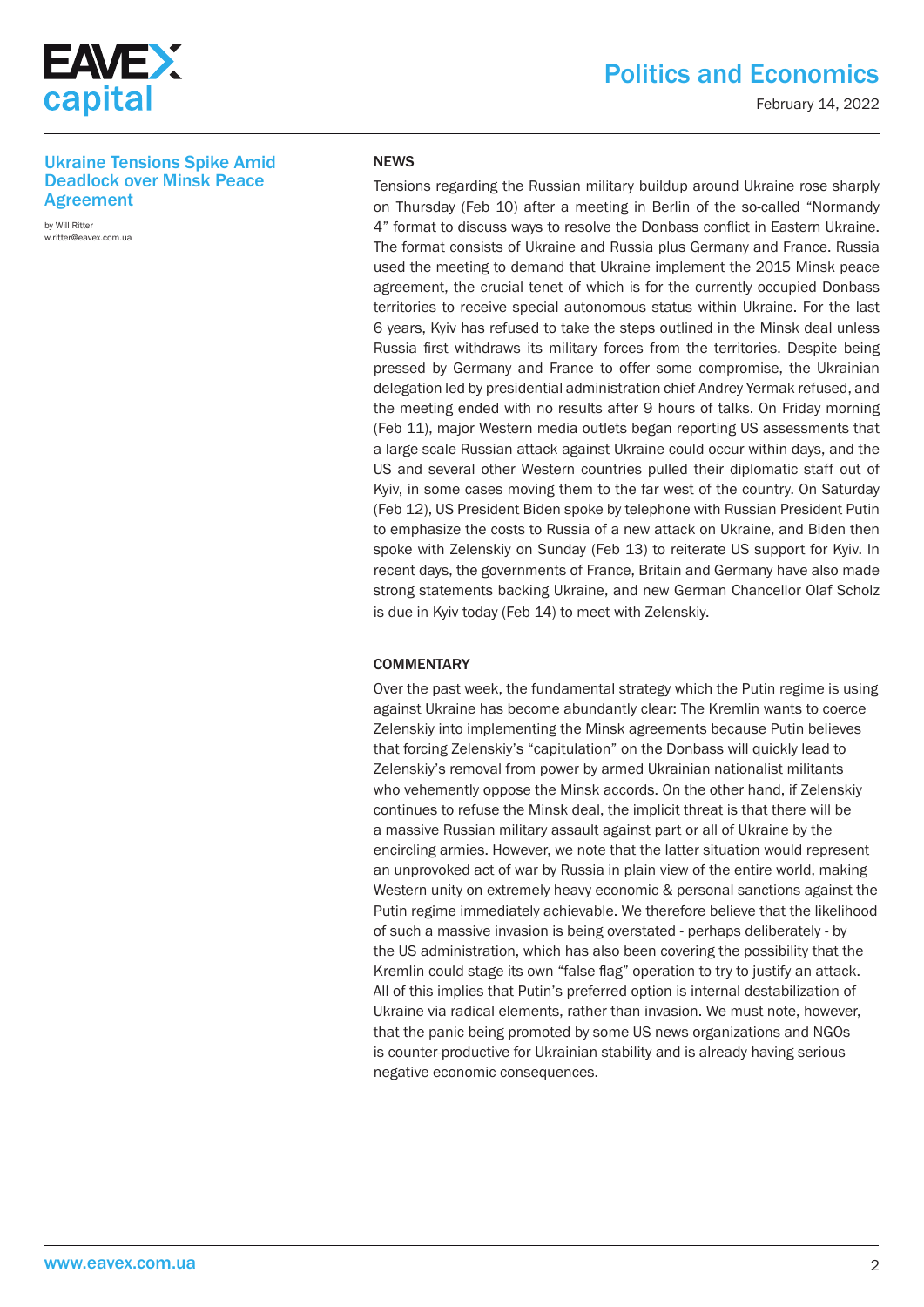

## Ukraine Headline Inflation Stays at 10.0% on Rising Commodity, Energy Prices

by Dmitry Churin d.churin@eavex.com.ua

#### **NEWS**

Rolling 12-month consumer inflation in Ukraine in January was unchanged from December at 10.0%, according to State Statistics Committee data published last week. January's CPI increase on a month-on-month basis was a notable 1.3% in the period, coming on the back of a 2.4% rise in food prices. In other CPI basket components, prices for footwear and clothes dropped by 5.7% MoM while utility service prices grew by 0.7% MoM.



#### **COMMENTARY**

We had anticipated that inflation would be higher in January, as energy and food prices have been rising globally. US inflation hit its highest level in 40 years in January as prices rose 7.5% from a year earlier. In our opinion, the Ukrainian inflation data for January was somewhat distorted by the introduction of a new structure of the consumer basket for the CPI calculation. Meanwhile, the National Bank is still saying that inflation could slow to 7.7% YoY by the year-end. We do not have much faith in this optimistic scenario, as the producer price inflation in Ukraine was at an elevated level of 69.1% YoY in January, meaning that sooner or later the high PPI will translate into higher final consumer prices. The National Bank has been tightening its monetary policy since early 2021, when the regulator raised the key rate from its bottom at 6.0% to 6.5%. Last month the key rate was increased from 9.0% to 10.0%. The next monetary policy Board meeting will be on Mar 3. We forecast that the key rate will be put on hold at 10.0%. On the other hand, it is still possible to foresee two further 50-bps interest rate increases by the end of 2022 to a level of 11.0%.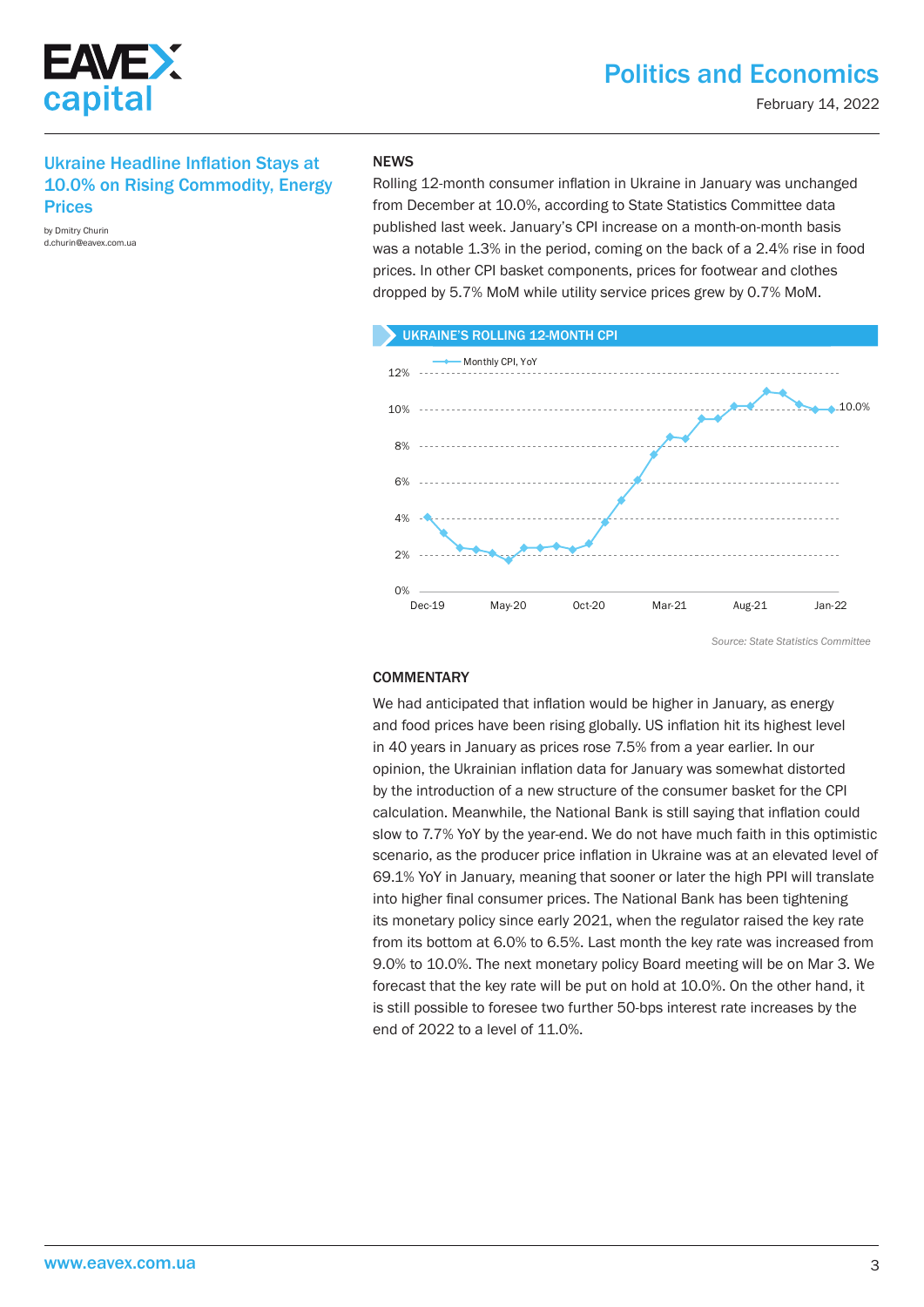

## Recommendations

February 14, 2022

### EAVEX RECOMMENDATIONS

| Name                         | <b>Ticker</b>  | Price,<br>per share | Target price,<br>per share | Upside, % |             | Rating Commentary                                                                                                                                                                                                                                                                                                                                                                                                                                                                                                                                                                                                                                                                                                                |
|------------------------------|----------------|---------------------|----------------------------|-----------|-------------|----------------------------------------------------------------------------------------------------------------------------------------------------------------------------------------------------------------------------------------------------------------------------------------------------------------------------------------------------------------------------------------------------------------------------------------------------------------------------------------------------------------------------------------------------------------------------------------------------------------------------------------------------------------------------------------------------------------------------------|
| Agriculture                  |                |                     |                            |           |             |                                                                                                                                                                                                                                                                                                                                                                                                                                                                                                                                                                                                                                                                                                                                  |
| Kernel                       | <b>KER PW</b>  | 55.1                | 83.0                       | 51%       | <b>BUY</b>  | Kernel Holding, Ukraine's largest sunflower oil producer and grain trader, doubled its EBITDA for full-<br>year 2021 (the company's financial year runs from July to June) to USD 929mn, implying the EBITDA<br>margin of 16.5% compared to 10.8% a year ago. Kernel's revenue rose 37% YoY to USD 5.65bn and<br>net profit surged by 4.3x YoY to a record high of USD 513mn in the full year.                                                                                                                                                                                                                                                                                                                                   |
|                              |                |                     |                            |           |             | The company claimed that it enjoyed a high capacity utilization of its grain export value chain and a<br>healthy infrastructure business margin. We have a BUY recommendation for Kernel with a target price<br>of PLN 83.00 per share based on the group's expanded business operations, which have yet to be<br>reflected in the share price.                                                                                                                                                                                                                                                                                                                                                                                  |
| <b>MHP</b>                   | <b>MHPC LI</b> | 6.5                 | 11.5                       | 77%       | <b>BUY</b>  | The company will release its full-year 2021 financial results on Mar 24. We forecast that the higher<br>sales volume, and more importantly higher poultry prices, will boost the company's EBITDA by 82%<br>YoY to USD 620mn in FY21. We also expect MHP's net profit to come in at USD 290mn, compared<br>to FY20's net loss of USD 133mn. MHP's net profit per share according to this estimate would be at<br>USD 2.62.                                                                                                                                                                                                                                                                                                       |
| Astarta                      | <b>AST PW</b>  | 34.4                |                            |           | U/R         | The AST stock surged after the company managed to improve its debt to EBITDA ratio. Net Debt<br>reduced to EUR 175mn corresponding to Net debt/EBITDA (LTM) of 1.6x at the end of 9M20. Back in<br>2019 Astarta's Net debt/EBITDA topped an unsustainable level of 5.6x.                                                                                                                                                                                                                                                                                                                                                                                                                                                         |
| Agroton                      | <b>AGT PW</b>  | 6.90                | 12.0                       | 74%       | <b>BUY</b>  | Agroton unveiled a strategy to increase its land bank securing additional lease rights and by acquiring<br>companies that control land plots in Luhansk and Kharkiv region.<br>Agroton reported that its net profit was USD 11.7mn (PLN 2.06 per share) in 2020. In our view, Agroton<br>currently has a fairly healthy financial position, with an estimated net cash position of USD 25mn. The<br>company continues to invest in growth, spending USD 3.8mn on CapEx in FY20.                                                                                                                                                                                                                                                  |
| Iron Ore                     |                |                     |                            |           |             |                                                                                                                                                                                                                                                                                                                                                                                                                                                                                                                                                                                                                                                                                                                                  |
| Ferrexpo                     | <b>FXPO LN</b> | 284                 |                            |           | U/R         | London-listed Ferrexpo started to recover after country-related risks were seen to have declined<br>somewhat.                                                                                                                                                                                                                                                                                                                                                                                                                                                                                                                                                                                                                    |
| <b>Specialized Machinery</b> |                |                     |                            |           |             |                                                                                                                                                                                                                                                                                                                                                                                                                                                                                                                                                                                                                                                                                                                                  |
| <b>Motor Sich</b>            | <b>MSICH</b>   | 5390                |                            |           | U/R         | There was little clarity on the situation regarding Motor Sich's (MSICH) nationalization. No mechanism<br>of compensation for existing shareholders was announced after the Kyiv District Court arrested 100%<br>of the shares of Motor Sich and appointed a special state agency to manage the company.<br>The shares of Motor Sich remained frozen due to an ongoing investigation conducted the Ukrainian                                                                                                                                                                                                                                                                                                                     |
|                              |                |                     |                            |           |             | Security Service (SBU) regarding change in the controlling shareholder of the company.                                                                                                                                                                                                                                                                                                                                                                                                                                                                                                                                                                                                                                           |
| Oil & Gas                    |                |                     |                            |           |             |                                                                                                                                                                                                                                                                                                                                                                                                                                                                                                                                                                                                                                                                                                                                  |
| UkrNafta                     | <b>UNAF</b>    | 269                 | 350                        | 30%       | <b>BUY</b>  | In case of continued high crude prices, we believe UkrNafta's profitability for 4Q will be at 40% on the<br>EBITDA level, bringing net profit for the full year to UAH 5.2bn. This would imply earnings per share of<br>UAH 95.90, and taking into account the company's current stock price, it gives a very attractive P/E<br>multiple.                                                                                                                                                                                                                                                                                                                                                                                        |
| Enwell Energy (ex-Regal)     | ENW LN         | 25.5                |                            |           | U/R         |                                                                                                                                                                                                                                                                                                                                                                                                                                                                                                                                                                                                                                                                                                                                  |
| <b>Power Utilities</b>       |                |                     |                            |           |             |                                                                                                                                                                                                                                                                                                                                                                                                                                                                                                                                                                                                                                                                                                                                  |
| DonbasEnergo                 | <b>DOEN</b>    | 27.0                |                            |           | U/R         | The company confirmed its strategic plan to modernize one of its power units at the Slavyansk plant<br>by 2022.                                                                                                                                                                                                                                                                                                                                                                                                                                                                                                                                                                                                                  |
| CenterEnergo                 | <b>CEEN</b>    | 7.15                |                            |           | U/R         | Persisting uncertainty about whether CentrEnergo can really be privatized at a fair price has made the<br>company a hostage of Ukrainian behind-the-scenes politics. Currently CentrEnergo is in a process to be<br>integrated with the state coal mines to get cheaper fuel for its power stations. The integration is set to<br>be completed in 2022.                                                                                                                                                                                                                                                                                                                                                                          |
| <b>Banks</b>                 |                |                     |                            |           |             |                                                                                                                                                                                                                                                                                                                                                                                                                                                                                                                                                                                                                                                                                                                                  |
| Raiffeisen Bank Aval         | <b>BAVL</b>    | 0.440               | 0.42                       | $-5%$     | <b>HOLD</b> | Raiffeisen Bank advanced by 5.9% to 45 kopecks as the bank's earnings results should be available<br>any day, with expectations that EPS for FY21 could come at as much as 8 kopecks per share.<br>Raiffeisen Bank Aval, the Ukrainian subsidiary of Vienna-based Raiffeisen International, decreased<br>its net profit by 14% YoY to UAH 4.1bn in FY20, which implied earnings per share of 6.63 kopecks.<br>Raiffeisen Aval has been the most dividend-rich stock in the Ukrainian equity universe since 2016. The<br>stock's dividend yield in 2017 was 20% and in 2018 it was around 22%. The bank paid 6.95 kopecks in<br>dividend per share from FY19 net profit and 3.31 kopecks dividend per share from FY20 net profit. |

 *Source: Eavex Research*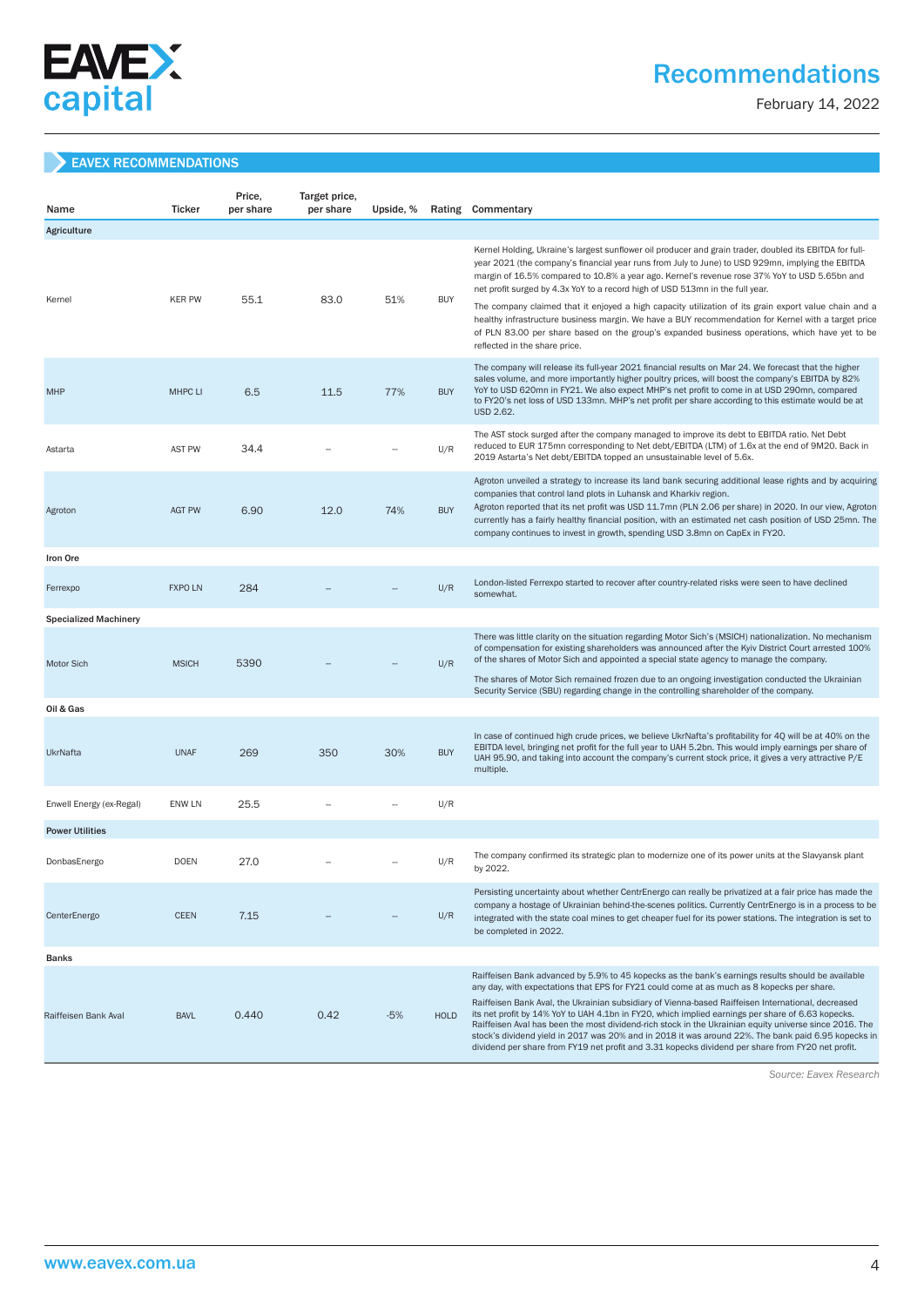

February 14, 2022

## QUOTES AND MULTIPLES

| Name                         | <b>Ticker</b> | Today, |         | Absolute performance | <b>MCap</b>       | EV                |                   | P/E          | EV/EBITDA  | EV/Sales     |
|------------------------------|---------------|--------|---------|----------------------|-------------------|-------------------|-------------------|--------------|------------|--------------|
|                              |               | UAH*   | 1W      | YtD                  | USD <sub>mn</sub> | USD <sub>mn</sub> | <b>Free float</b> | 2020 2021E   | 2020 2021E | 2021E        |
| <b>UX Index</b>              | <b>UX</b>     | 1713   | $-0.8%$ | $-1.5%$              |                   |                   |                   |              |            |              |
| Iron Ore Mining              |               |        |         |                      |                   |                   |                   |              |            |              |
| Ferrexpo                     | <b>FXPO</b>   | 284    | 10.2%   | $-5.1%$              | 2267              | 2263              | 24.0%             | 3.6<br>2.1   | 2.6<br>1.6 | 1.0          |
| <b>Railcar Manufacturing</b> |               |        |         |                      |                   |                   |                   |              |            |              |
| Kryukiv Wagon                | <b>KVBZ</b>   | 20.5   | 2.5%    | 7.9%                 | 84                | 57                | 5.0%              | 9.8<br>16.0  | 4.4<br>5.8 | 0.3          |
| <b>Specialized Machinery</b> |               |        |         |                      |                   |                   |                   |              |            |              |
| Turboatom                    | <b>TATM</b>   | 3.8    | $-9.3%$ | 30.6%                | 57                | 54                | 3.8%              | 6.8<br>18.2  | 2.6<br>1.1 | 1.0          |
| Motor Sich                   | <b>MSICH</b>  | 5390   | 0.0%    | 0.0%                 | 399               | 377               | 24.0%             | 12.7<br>17.1 | 3.7<br>4.2 | 1.1          |
| Oil & Gas                    |               |        |         |                      |                   |                   |                   |              |            |              |
| UkrNafta                     | <b>UNAF</b>   | 269    | $-4.3%$ | $-0.4%$              | 520               | 488               | 3.0%              | 3.3<br>2.8   | 1.5<br>1.7 | 0.4          |
| Enwell Energy (ex-Regal)     | ENW           | 25.5   | $-2.3%$ | $-27.1%$             | 111               | 57                | 21.6%             | 36.9<br>12.3 | 2.2<br>1.9 | 0.9          |
| <b>Power Utilities</b>       |               |        |         |                      |                   |                   |                   |              |            |              |
| Centrenergo                  | <b>CEEN</b>   | 7.15   | 1.4%    | 13.5%                | 94                | 64                | 21.7%             | 41.5<br>neg  | 3.8<br>neg | 0.1          |
| Donbasenergo                 | <b>DOEN</b>   | 27.00  | 0.0%    | $-6.9%$              | 23                | 22                | 14.2%             | 21.1<br>neg  | 2.5<br>neg | 0.1          |
| Consumer                     |               |        |         |                      |                   |                   |                   |              |            |              |
| MHP                          | <b>MHPC</b>   | 6.48   | $-0.9%$ | $-4.4%$              | 685               | 1976              | 32.5%             | 2.4<br>neg   | 5.8<br>3.2 | 0.9          |
| Kernel                       | <b>KER</b>    | 55.10  | 2.0%    | $-6.1%$              | 1,089             | 1925              | 61.8%             | 2.1<br>2.7   | 2.1<br>2.3 | 0.4          |
| Astarta                      | <b>AST</b>    | 34.40  | 1.2%    | $-18.9%$             | 213               | 388               | 37.0%             | 25.8<br>20.3 | 3.2<br>2.9 | 0.8          |
| Agroton                      | AGT           | 6.90   | 11.3%   | 1.5%                 | 37                | 12                | 25.0%             | 3.2<br>2.9   | 0.4<br>0.4 | 0.2          |
| <b>Banks</b>                 |               |        |         |                      |                   |                   |                   |              | Price/Book | Price/Assets |
| Raiffeisen Bank Aval         | <b>BAVL</b>   | 0.440  | $-2.2%$ | $-4.3%$              | 964               |                   | 1.8%              | 6.4<br>5.4   | 2.1<br>1.9 | 0.23         |

 *Source: UX. PFTS. LSE. WSE. Eavex Research* 

*\* companies listed abroad are in traded currency*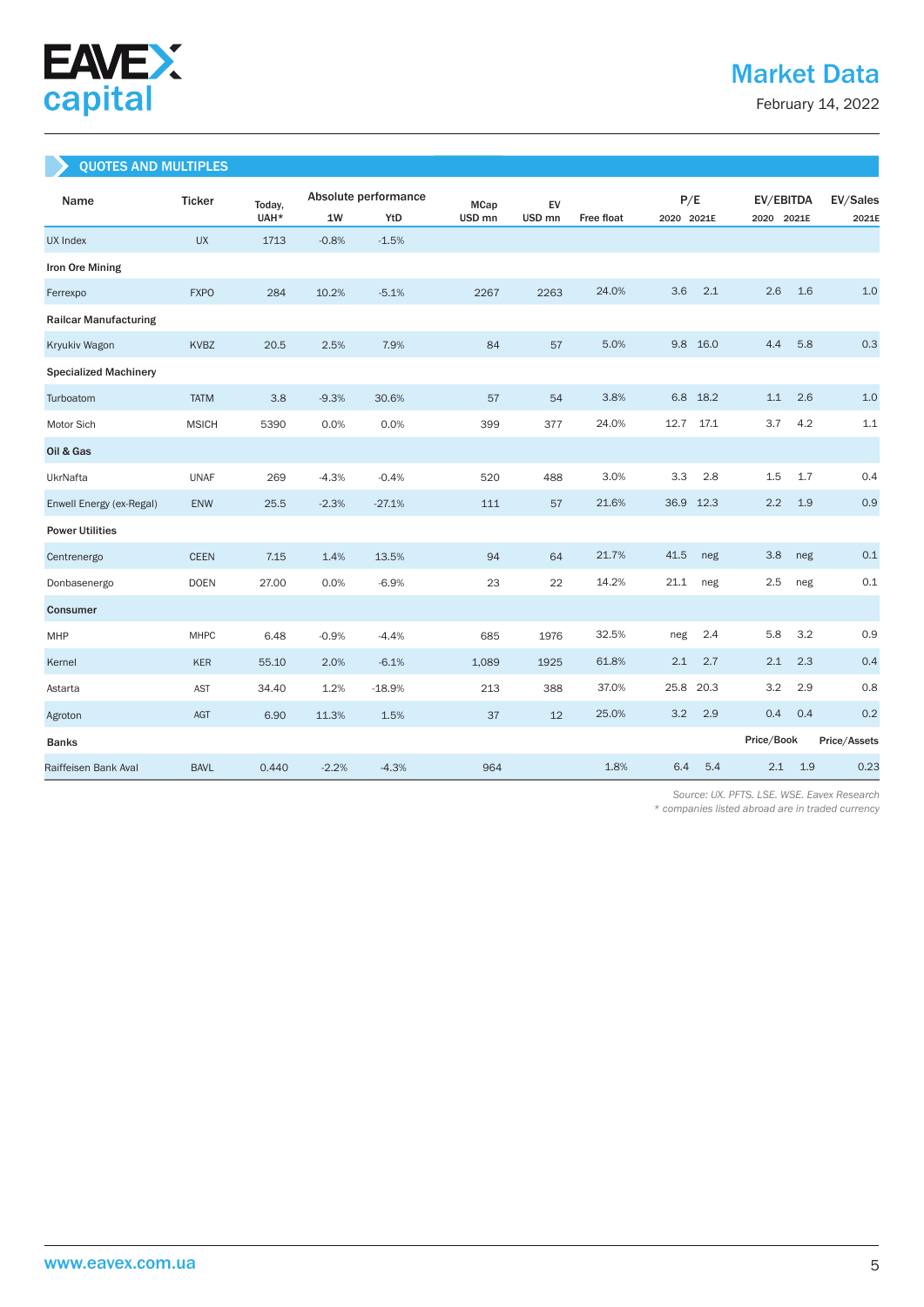

## Market Data

February 14, 2022

#### MAIN FINANCIAL FORECASTS, USD mn

| Name                         | <b>Ticker</b> |      | <b>Net Sales</b>    |       |                     | <b>EBITDA</b> |                     | <b>EBITDA</b> margin |       | <b>Net Profit</b> |                |                | Net Profit margin       |          |         |         |
|------------------------------|---------------|------|---------------------|-------|---------------------|---------------|---------------------|----------------------|-------|-------------------|----------------|----------------|-------------------------|----------|---------|---------|
|                              |               | 2019 | 2020                | 2021E | 2019                | 2020          | 2021E               | 2019 2020            |       | 2021E             | 2019           | 2020           | 2021E                   | 2019     | 2020    | 2021E   |
| <b>Iron Ore Mining</b>       |               |      |                     |       |                     |               |                     |                      |       |                   |                |                |                         |          |         |         |
| Ferrexpo                     | <b>FXPO</b>   | 1507 | 1700                | 2300  | 586                 | 859           | 1.450               | 38.9%                | 50.5% | 63.0%             | 403            | 635            | 1.100                   | 26.7%    | 37.4%   | 47.8%   |
| <b>Railcar Manufacturing</b> |               |      |                     |       |                     |               |                     |                      |       |                   |                |                |                         |          |         |         |
| Kryukiv Wagon                | <b>KVBZ</b>   | 292  | 223                 | 192   | 38                  | 13            | 10                  | 13.0%                | 5.9%  | 5.2%              | 31             | 9              | 5                       | 10.5%    | 3.8%    | 2.7%    |
| <b>Specialized Machinery</b> |               |      |                     |       |                     |               |                     |                      |       |                   |                |                |                         |          |         |         |
| Turboatom                    | <b>TATM</b>   | 110  | 105                 | 52    | 49                  | 52            | 21                  | 45.0%                | 49.1% | 40.7%             | 12             | 8              | 3                       | 11.1%    | 8.0%    | 6.0%    |
| Motor Sich                   | <b>MSICH</b>  | 358  | 353                 | 338   | 19                  | 102           | 90                  | 5.2%                 | 29.1% | 26.5%             | $-14$          | 32             | 23                      | $-3.8%$  | 8.9%    | 6.9%    |
| Oil & Gas                    |               |      |                     |       |                     |               |                     |                      |       |                   |                |                |                         |          |         |         |
| Ukrnafta                     | <b>UNAF</b>   | 1098 | 1319                | 1286  | $-115$              | 320           | 291                 | $-10.5%$             | 24.3% | 22.6%             | $-158$         | 158            | 186                     | $-14.4%$ | 12.0%   | 14.4%   |
| Regal Petroleum              | <b>RPT</b>    | 50   | 55                  | 62    | 22                  | 26            | 30                  | 44.0%                | 47.3% | 48.4%             | 10             | 3              | 9                       | 20.0%    | 5.5%    | 14.5%   |
| <b>Electric Utilities</b>    |               |      |                     |       |                     |               |                     |                      |       |                   |                |                |                         |          |         |         |
| Centrenergo                  | <b>CEEN</b>   | 589  | 764                 | 513   | $-69$               | 17            | $-12$               | $-11.7%$             | 2.2%  | $-2.3%$           | $-77$          | $\overline{2}$ | $-31$                   | $-13.1%$ | 0.3%    | $-6.0%$ |
| Donbasenergo                 | <b>DOEN</b>   | 249  | 256                 | 258   | 8                   | $\mathsf g$   | $-1$                | 3.1%                 | 3.3%  | $-0.6%$           | $-3$           | $\mathbf{1}$   | $-8$                    | $-1.1%$  | 0.4%    | $-3.0%$ |
| Consumer                     |               |      |                     |       |                     |               |                     |                      |       |                   |                |                |                         |          |         |         |
| <b>MHP</b>                   | <b>MHPC</b>   | 2056 | 1911                | 2236  | 376                 | 340           | 620                 | 18.3%                | 17.8% | 27.7%             | 215            | $-133$         | 290                     | 10.5%    | $-7.0%$ | 13.0%   |
| Kernel (FY19, FY20, FY21)    | <b>KER</b>    | 4107 | 5647                | 5082  | 443                 | 929           | 836                 | 10.8%                | 16.5% | 16.5%             | 118            | 513            | 410                     | 2.9%     | 9.1%    | 8.1%    |
| Astarta                      | <b>AST</b>    | 497  | 484                 | 517   | 86                  | 122           | 136                 | 17.4%                | 25.1% | 26.3%             | $\overline{2}$ | 8              | 11                      | 0.4%     | 1.7%    | 2.0%    |
| Agroton                      | AGT           | 54   | 68                  | 74    | $\overline{2}$      | 33            | 31                  | 4.1%                 | 48.2% | 41.3%             | 5              | 12             | 13                      | 9.5%     | 17.4%   | 17.4%   |
| <b>Banks</b>                 |               |      | <b>Total Assets</b> |       | <b>Total Equity</b> |               | <b>Total Income</b> |                      |       | <b>Net Profit</b> |                |                | <b>Return on Equity</b> |          |         |         |
| Raiffeisen Bank Aval         | <b>BAVL</b>   | 3495 | 3795                | 4216  | 550                 | 456           | 516                 | 280                  | 271   | 260               | 185            | 151            | 178                     | 33.6%    | 33.2%   | 34.5%   |

 *Source: Eavex Research*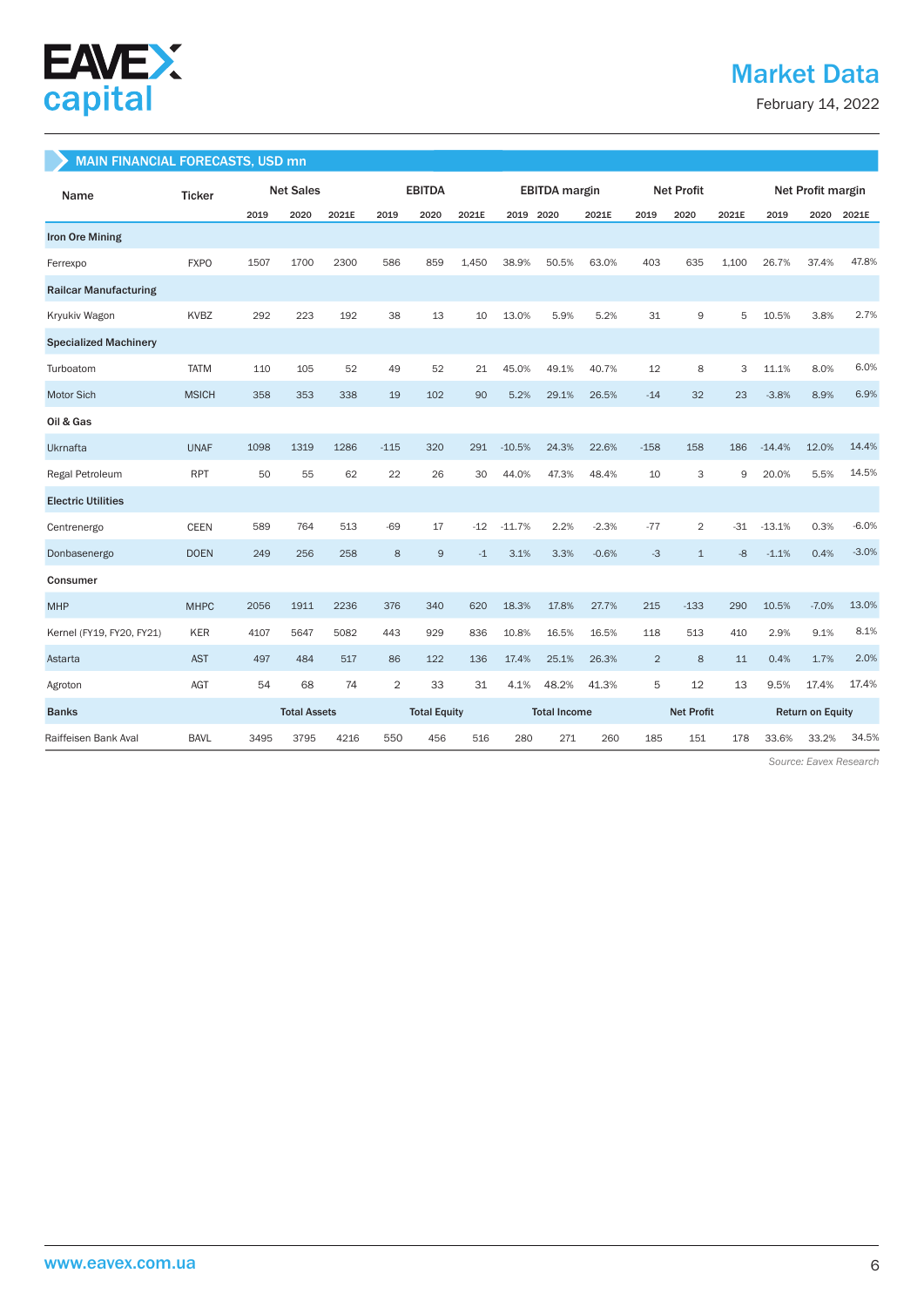

## UKRAINIAN DOMESTIC BONDS

|                              |             |             |           |           | Coupon |                      | Volume           |
|------------------------------|-------------|-------------|-----------|-----------|--------|----------------------|------------------|
| <b>Issue</b>                 | Price (Bid) | Price (Ask) | YTM (Bid) | YTM (Ask) | Period | <b>Maturity Date</b> | UAH mn           |
| <b>UAH denominated Bonds</b> |             |             |           |           |        |                      |                  |
| UA4000218325                 | 99.2        | 100.1       | 13.5%     | 11.3%     | S/A    | 20 Jul 2022          | 13,415           |
| UA4000199210                 | 100.5       | 102.2       | 14.5%     | 11.8%     | S/A    | 12 Oct 2022          | 14,993           |
| UA4000201255                 | 100.7       | 104.3       | 16.0%     | 12.7%     | S/A    | 24 May 2023          | 6.470            |
| UA4000207880                 | 87.5        | 95.4        | 17.5%     | 12.7%     | S/A    | 22 May 2024          | 18,105           |
| UA4000204150                 | 96.8        | 106.9       | 18.0%     | 13.5%     | S/A    | 26 Feb 2025          | 41,080           |
| UA4000207518                 | 74.7        | 86.2        | 18.0%     | 14.0%     | S/A    | 20 May 2027          | 7,018            |
|                              |             |             |           |           |        |                      |                  |
| <b>USD denominated Bonds</b> |             |             |           |           |        |                      |                  |
| UA4000215909                 | 99.2        | 100.6       | 4.7%      | 3.3%      | S/A    | 2 Feb 2023           | <b>USD 330mn</b> |

*Source: TR Data, Eavex Research*